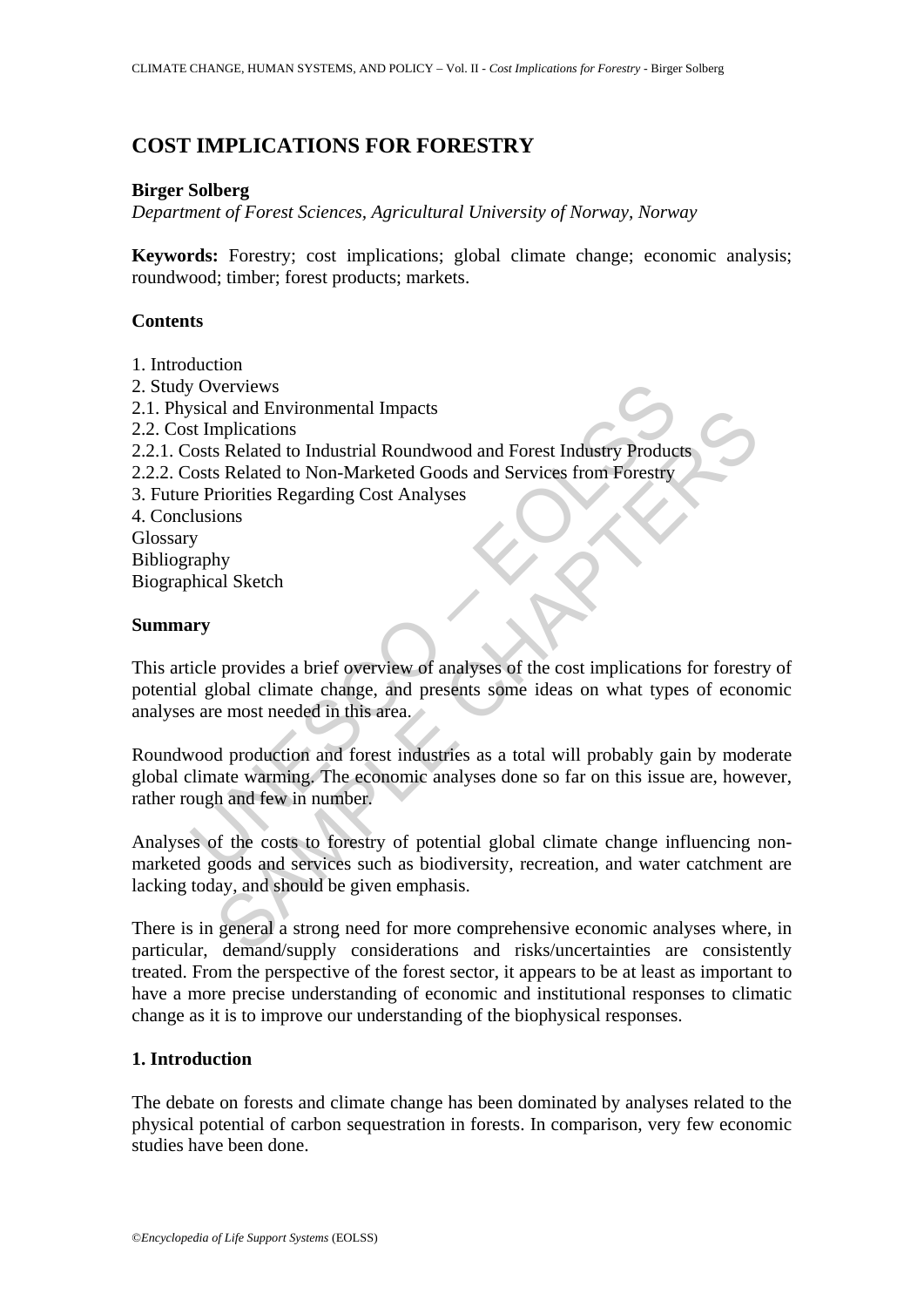This article provides a brief overview of analyses of the cost implications for forestry of potential global climate change, and present some ideas on what types of economic analyses are most needed in this area. Its focus is on how forestry is affected by potential global climate change—the overview does not include how forestry might be used to sequester carbon and thus influence global climate change.

### **2. Study Overviews**

## **2.1. Physical and Environmental Impacts**

Any analysis of the cost implications for forestry of potential global climate change has to start with the physical and environmental implications. An attempt can then be made to estimate their costs.

Several studies **(see Bibliography)** exist on the environmental/physical impacts on forestry of potential global climate change. As an overview, the following issues are important:

- Even a relatively small change of climate, in the order of 1ºC in annual average temperature, can cause changes in the growth and regeneration capacity of trees.
- Slow-growing species are more vulnerable to changes in climate than are fastgrowing and more mobile species.
- alysis of the cost implications for forestry of potential global clim<br>with the physical and environmental implications. An attempt can<br>ate their costs.<br>studies (see Bibliography) exist on the environmental/physic<br>of potent • Stands in extreme conditions of water availability (i.e. stands prone to drought or waterlogging) are particularly susceptible to changes in climate, at least if the direction of change pushes the environment further towards that particular extreme.
- The greatest impacts of possible greenhouse warming on forests are likely to occur in the boreal region, because warming is expected to be particularly large at high latitudes. Northern treelines in the Northern Hemisphere are likely to advance slowly further north on areas that are covered by tundra at present.
- In the physical and environmental impincations. An attempt can their costs,<br>their costs.<br>dies (see Bibliography) exist on the environmental/physical impacts<br>potential global climate change. As an overview, the following is • Putting climate change into a perspective in the tropics, human-induced deforestation will be much more important than changes in climate and atmospheric chemistry in affecting the availability of forest products, at least until the middle of the twenty-first century, because of the use of fossil fuels and corresponding increases of the atmospheric concentration of carbon dioxide  $(CO_2)$ .
- The growth of individual stands increased over the twentieth century in central Europe. However, in conditions where there is a deficiency of other growthlimiting factors, such as nutrients, it is possible that the increasing  $CO<sub>2</sub>$  will have no impact on forest growth. Nutrients in general are not deficient in central Europe. On the contrary, the availability of nitrogen in particular has increased because of human-induced emissions.
- Farquhar has made observations and collected ideas that finally can be useful in understanding the direct fertilizing effect of  $CO<sub>2</sub>$  on forest productivity at landscape level. Based on his reasoning, forest growth can be expected to increase in dry regions of the global landscape, as water-use-efficiency for individual plants is almost directly proportional to the level of  $CO<sub>2</sub>$  for a given regime of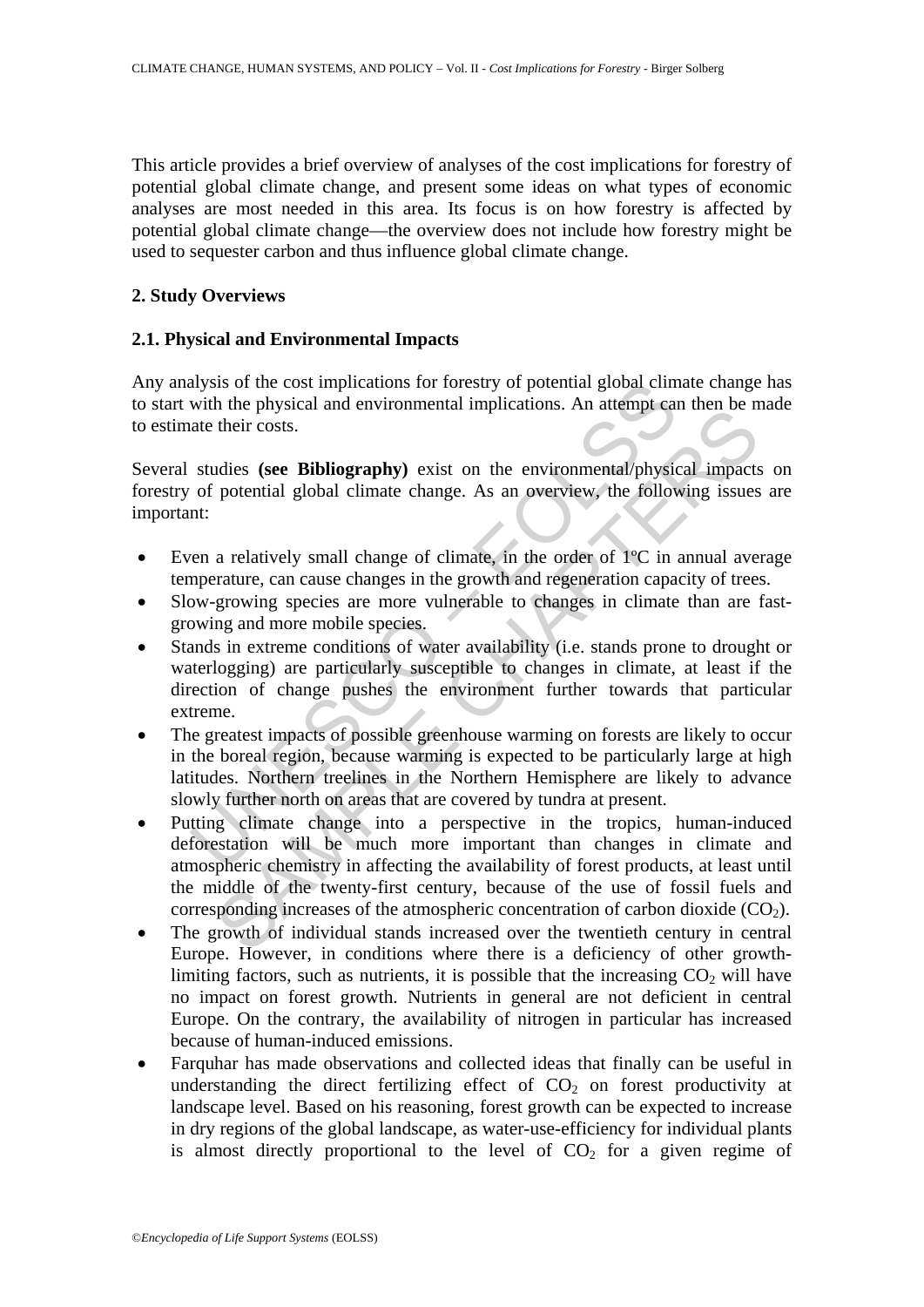temperature and humidity.

- The main risk in the boreal forests is associated with forest fires. According to Kurz and Apps, if temperature increases, fire frequency in the boreal region is likely to increase. In the 1980s, 25–30 million hectares of boreal forests burned in Canada alone.
- Potential global climate change could have severe impacts on forest biodiversity.
- -
- -
- -
- TO ACCESS ALL THE **12 PAGES** OF THIS CHAPTER, Click here

#### **Bibliography**

Apps M J. and Price D.T., eds. (1996). *Forest Ecosystems, Forest Management, and the Global Carbon Cycle* (NATO ASI Series. Series I, Global Environmental Change, Vol. 40), 453 pp. Berlin: Springer.

Binkley C.S. (1988). A case study of the effects of  $CO<sub>2</sub>$ -induced climatic warming on forest growth and the forest sector: economic effects on the world's forest sector. *The Impact of Climatic Variations on Agriculture* (ed. T.R. Parry, T.R. Carter and N.T. Konin), pp. 122–134. Dordrecht: Kluwer.

Cardellichio P.A., Youn Y.C., Adams D., Joo R.W. and Chmelik J. (1989). *A Preliminary Analysis of Timber and Timber Products Production, Consumption, Trade and Prices in the Pacific Rim unti1 2000* (Cintrafor Working Paper 22). Seattle: University of Washington, College of Forest Resources.

Claussen M. (1996). Variability of global biome patterns as a function of initial and boundary conditions in a climate model. *Climate Dynamics* **12**, 371–379.

Farquhar G.D. (1997). Carbon dioxide and vegetation. *Science* **278**, 1411.

TO ACCESS ALL THE 12 PAGES OF THIS CHAPT<br>
Click here<br>
U. and Price D.T., eds. (1996). *Forest Ecosystems*, *Forest Management, and that* O ASI Series. Series I, Global Environmental Change, Vol. 40), 453 pp. Be C.S. (1988) **FORMALL THE 12 PAGES OF THIS CHAPTER,**<br> **Click here**<br> **Click here**<br> **Click here**<br> **Click here**<br> **Click here**<br> **Click here**<br> **Click here**<br> **Click here**<br> **Click here**<br> **Click here**<br> **Click here**<br> **Click here**<br> **Click is th** Gatto P. and Merlo M. (1997). Issues and implications for agriculture and forestry: a focus on policy instruments. *Climate Change Mitigation and European Land-Use Policies* (ed. W.N. Adger, D. Pettenella and M. Whitby), pp. 295–312. Oxford, U.K.: CAB International.

Hansen J. et al. (1983). Efficient three-dimensional global models for climate studies: models I and II. *Monthly Weather Review* **3**, 609–662.

Haxeltine A. and Prentice I.C. (1996). BIOME3: an equilibrium terrestrial biosphere model based on ecophysiological constraints, resource availability, and competition among plant functional types. *Global Biogeochemical Cycles* **10**(4), 693–709.

Hoen H.F. and Solberg B. (1996). CO<sub>2</sub>-taxing, timber rotations, and market implications. *Economics of Carbon Sequestration in Forestry* (reprinted from *Critical Review in Environmental Science and Technology* 27 (special issue)) (ed. R.A. Sedjo, R.N. Sampson and J. Wisniewski), pp. 151–162. Boca Raton: Lewis Publishers.

Jenne R.L. (1992). Climate model description and impact on terrestrial climate. *Global Climate Change: Implications, Challenges, and Mitigation Measures* (ed. Majumdar et al.), pp. 145–164. Easton, Pennsylvania: Pennsylvania Academy of Sciences.

Kallio M., Dykstra D.P. and Binkley C.S. (1987). *The Global Forest Sector: An Analytical Perspective*. London: John Wiley.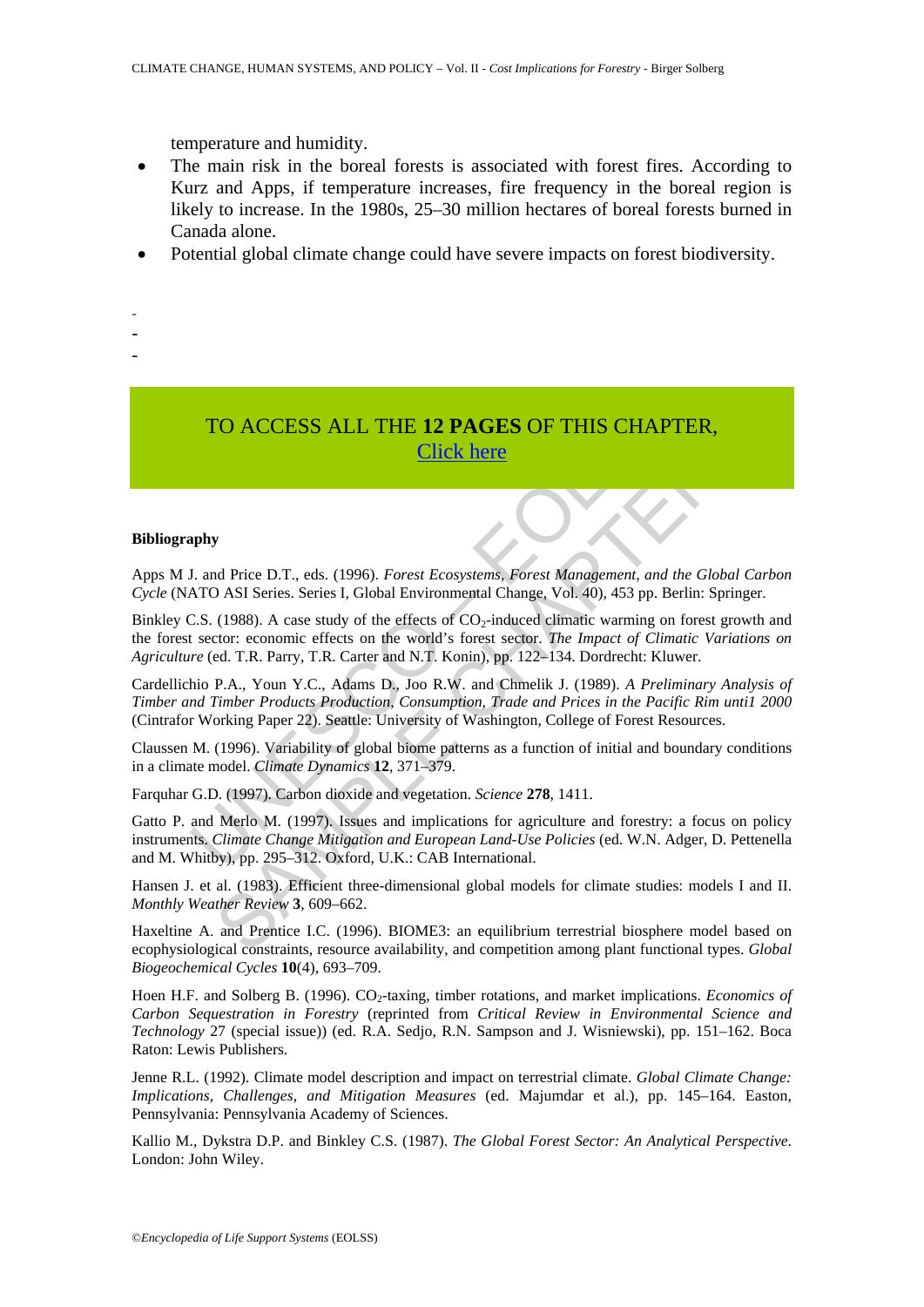Kauppi P. and Solberg B. (1999). Forests and climate change—ecological and economic challenges. *World Forests, Society and Environment* (ed. M. Palo and J. Uusivuori), pp. 121–126. Dordrecht: Kluwer Academic.

Kohlmaier G.H., Weber M. and Houghton R.A., eds. (1998). *Carbon Dioxide Mitigation in Forestry and Wood Industry*, 375 pp. Berlin: Springer.

Kurz W.A. and Apps M.J. (1994). The carbon budget of Canadian forests: a sensitivity analysis of changes in disturbance regimes, growth rates, and decomposition rates. *Environmental Pollution* **83**, 55– 61.

Manabe S. and Wetherald R.T. (1987). Large-scale changes in soil wetness induced by an increase in carbon dioxide. *Journal of Atmospheric Science* **44**, 1211–1235.

McGuire A.D. et al. (1992). Interactions between carbon and nitrogen dynamics in estimating net primary productivity for potential vegetation in North America. *Global Biogeochemical Cycles* **6**, 101–124.

McGuire A.D. et al. (1993). Productivity response of climax temperature forests to elevated temperature and carbon dioxide: A North American comparison between two global models. *Climatic Change* **24**, 287–310.

Melillo J.M. et al. (1993). Global climate changes and terrestrial net primary production. *Nature* **363**, 234–240.

In the state of the Research Group.<br>
A.D. et al. (1993). Productivity response of climax temperature forests to elect<br>
A.D. et al. (1993). Grobal climate changes and terrestrial net primary produce<br>
I.M. et al. (1993). Glo 3. et al. (1995). Productivity response or climax temperature forests to evevate then the<br>since: A North American comparison between two global models. *Climatic Change*<br>tickie: A North American comparison between two glo Perez-Garcia J. et al. (1997). Economic impacts of climatic change on the global forest sector: an integrated ecological/economic assessment. *Economics of Carbon Sequestration in Forestry* (reprinted from *Critical Review in Environmental Science and Technology* 27 (special issue)) (ed. R.A. Sedjo, R.N. Sampson and J. Wisniewski), pp. 123–149. Boca Raton: Lewis Publishers.

Raich J.W. et al. (1991). Potential net primary productivity in South America: application of a global model. *Ecological Applications* **1**, 399–429.

Schlesinger M.E. et al. (1997). *Geographical Scenarios of Greenhouse-Gas and Anthropogenic-Sulfate-Aerosol Induced Climate Changes*. Chicago: University of Illinois at Urbana-Champaign, Department of Atmospheric Sciences, Climate Research Group.

Schlesinger M.E. and Zhao Z. (1989). Seasonal climatic changes induced by doubled  $CO_2$  as simulated by the OSU atmospheric GCM/mixed-layer ocean model. *Journal of Climate* **2**, 459–495.

Sedjo R. (1999). Discussion of Kauppi's and Solberg's article. *World Forests, Society and Environment* (ed. M. Palo and J. Uusivuori), pp. 127–128. Dordrecht: Kluwer Academic.

Sohngen B. and Mendelsohn R. (1998). Valuing the impact of large-scale ecological change in a market: the effect of climate change on U.S. timber. *American Economic Review* **88**(4), 686–710.

Sohngen B., Mendelsohn R. and Sedjo R. (1998). The effect of climate change on global timber markets, 17 pp. Report. Washington, D.C.: Resources for the Future.

Solberg B. (1997). Forest biomass as carbon sink—economic value and forest management/policy implications. *Economics of Carbon Sequestration in Forestry* (reprinted from *Critical Review in Environmental Science and Technology* 27 (special issue)) (ed. R.A. Sedjo, R.N. Sampson and J. Wisniewski), pp. 323–334. Boca Raton: Lewis Publishers.

Spiecker H., Mielikäinen K., Köhl M. and Skovsgaard J.P., eds. (1996). *Growth Trends in European Forests—Studies from 12 Countries*, 354 pp. Heidelberg: Springer.

van Kooten A. et al. (1997). Conceptual issues related to carbon sequestration: uncertainty and time. *Critical Reviews in Environmental Science and Technology* **27**(Special), 65–82.

Watson R.T., Zinyowera M.C. and Moss R.H., eds. (1996). *Climate Change 1995*, 3 vols. Cambridge, U.K.: Cambridge University Press, for the Intergovernmental Panel on Climate Change (IPCC).

Wetherald R.T. and Manabe S. (1988). Cloud feedback processes in a general circulation model. *Journal of Atmospheric Science* **45**, 1397–1415.

#### **Biographical Sketch**